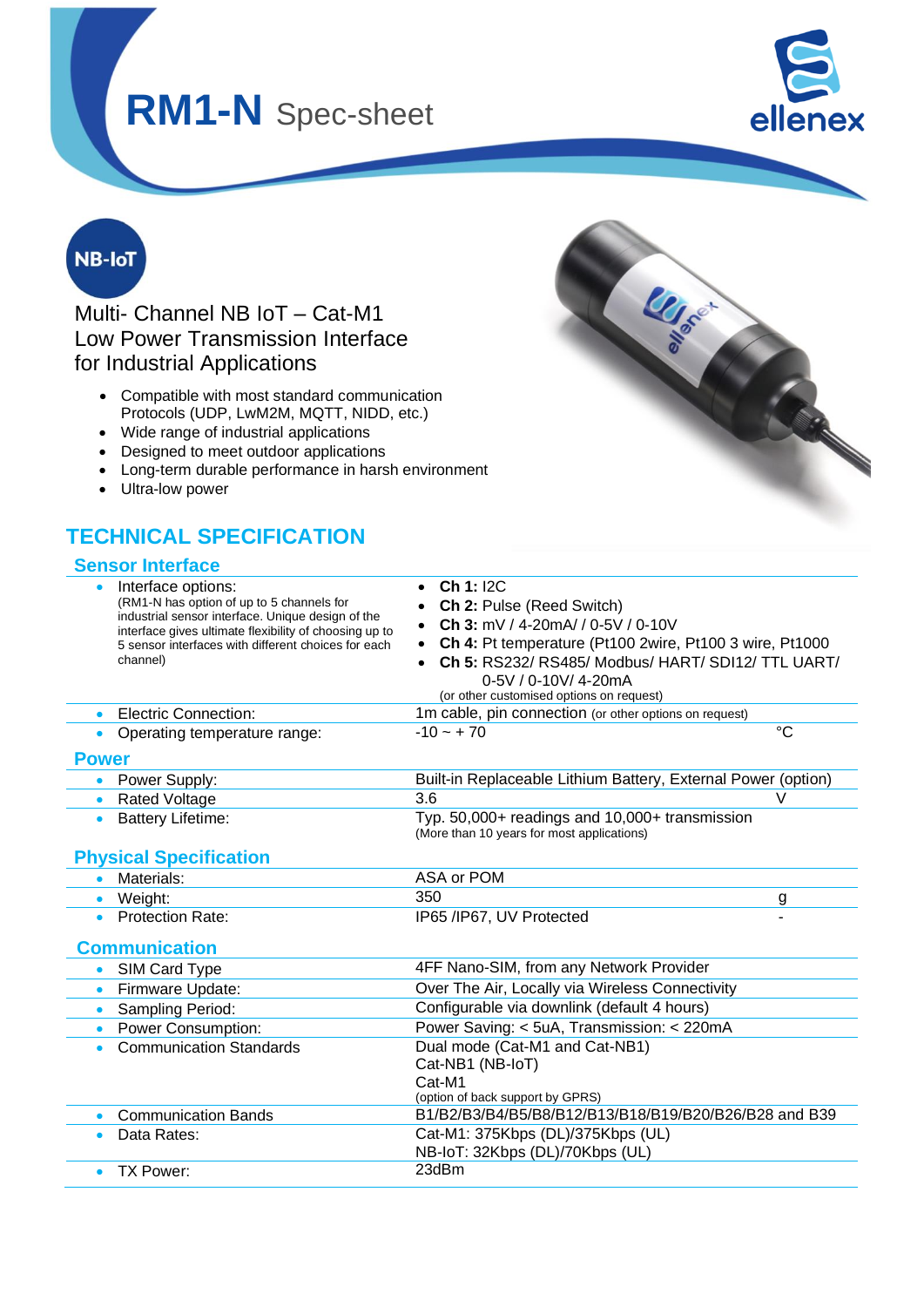| Min Receiver Sensitivity: | Cat-M1: -107dBm                            |
|---------------------------|--------------------------------------------|
|                           | $NB$ -IoT: -113dBm                         |
| Antenna:                  | Internal (Default)/ External               |
|                           | (customised options available)             |
| Optional Features:        | • Attach without PDN (Packet Data Network) |
|                           | • Support for IPV6                         |
|                           | <b>SMS</b> communication                   |
|                           | Mobility support (Cat-M1 only)             |

## **NETWORK CONNECTION AND VISUALISATION**

#### **Network Integration**

Pre-configured or configurable to all main narrow band networks (3, A1, AT&T, China Mobile, DU, Etisalat, KPN, M1 Singapore, Optus, Orange, Proximus, Spark, Sprint, Swisscom, Telefonica, Telstra, T-Mobile, Verizon, Vodafone, 1NCE, Emnify and any other network)

#### **Visualisation and Data Management**

Ellenex white label microservice platform and Integratable to all main IIoT platforms directly or through the API(AWS, Azure, PTC ThingWorx, Bosch IoT, Cisco Jasper & Kinetic, Sierra Numerex, MathWorks ThingSpeak, GE Digital Predix, LandisGyr, Siemens MindSphere, Cumulocity, myDevices, Ubidots, TagoIO, AllThingsTalk Maker, HPE IoT and any other major IoT platform).

#### **Ellenex Platform Main Features**

- Encrypted ultra-low power communication protocol
- Advanced device inventory
- Integration APIs for enterprise systems
- Multi-tenant role-based access control
- Data export and import
- White-label platform for enterprise runs on private account
- Variable alarm setting for high and low thresholds and multi-channel alerting
- Sampling and transmission interval configuration
- Transmission condition configuration
- Other configurations and customisation available on request

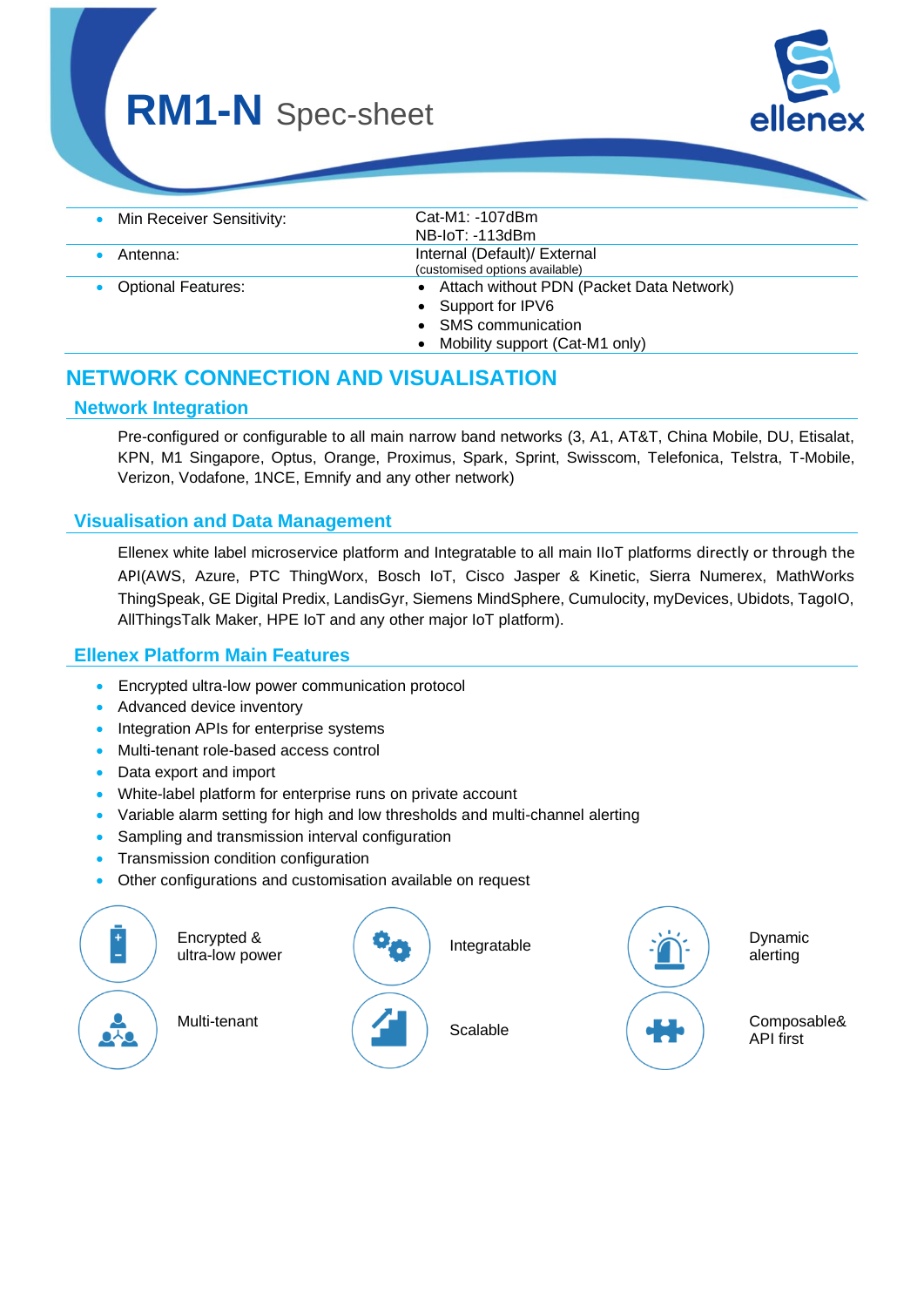

### **MODEL GUIDE**



### **APPLICATIONS**

- Pump Performance Monitoring
- Water Pipeline Pressure Monitoring
- Pressurised System Monitoring
- Chiller and Cooling System Monitoring
- Hydraulic and Pneumatic Systems Monitoring
- Liquid Storage Level Monitoring
- Spraying System Monitoring
- Air Compressor Monitoring